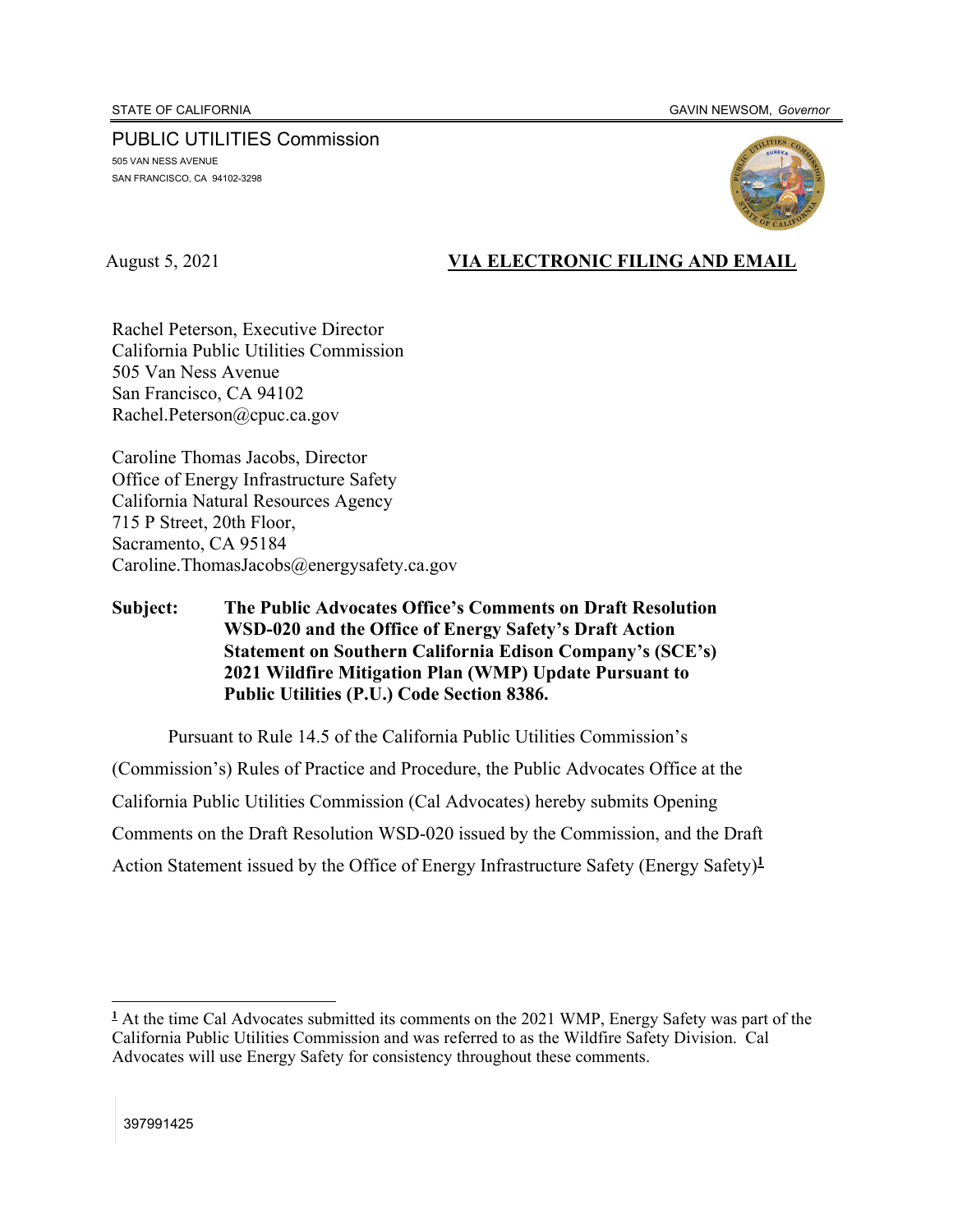pursuant to P.U. Code Section 8386.**<sup>2</sup>** WSD-020 will be on the agenda at the August 19, 2021 Commission meeting. These comments are timely submitted on August 5, 2021.**<sup>3</sup>**

### **I. INTRODUCTION AND BACKGROUND**

On July 16, 2021, Energy Safety issued a Draft Action Statement on SCE's 2021 WMP Update. On the same day, the Commission issued Draft Resolution WSD-020, which included Energy Safety's Draft Action Statement as an attachment. WSD-020 would ratify Energy Safety's Draft Action Statement, require SCE to meet the commitments in its 2021 WMP Update, and require SCE to fulfill certain additional obligations.

### **II. DISCUSSION & RECOMMENDATIONS**

In its Draft Action Statement, Energy Safety lists 14 key areas for improvement for SCE's 2021 WMP Update, as well as the associated remedies for those issues. Furthermore, throughout the Draft Action Statement, Energy Safety discusses several other issues that SCE should improve on by its 2022 WMP Update. Cal Advocates supports the Draft Action Statement and agrees with several of the remedies proposed by Energy Safety. Therefore, Cal Advocates urges the Commission to adopt Draft Resolution WSD-020 ratifying Energy Safety's Draft Action Statement.

### **A. Cal Advocates supports the use of workshops to evaluate the use of covered conductor.**

Energy Safety notes in its Draft Action Statement that "The rationale to support the selection of covered conductor as a preferred initiative…lacks consistency among the utilities."**<sup>4</sup>** As a remedy, Energy Safety, through the Draft Action Statement, would require the utilities to coordinate amongst themselves in order to determine the effectiveness of covered conductor when compared to other initiatives.**<sup>5</sup>** The Draft

**<sup>2</sup>** *See* Energy Safety website, Docket # 2021-WMPs, REF # (Doc. No.) 10247 (hereinafter Draft Action Statement).

**<sup>3</sup>** Comment Letter of Draft Resolution WSD-020.

**<sup>4</sup>** Draft Action Statement, p. 10.

**<sup>5</sup>** Draft Action Statement, p. 10-11.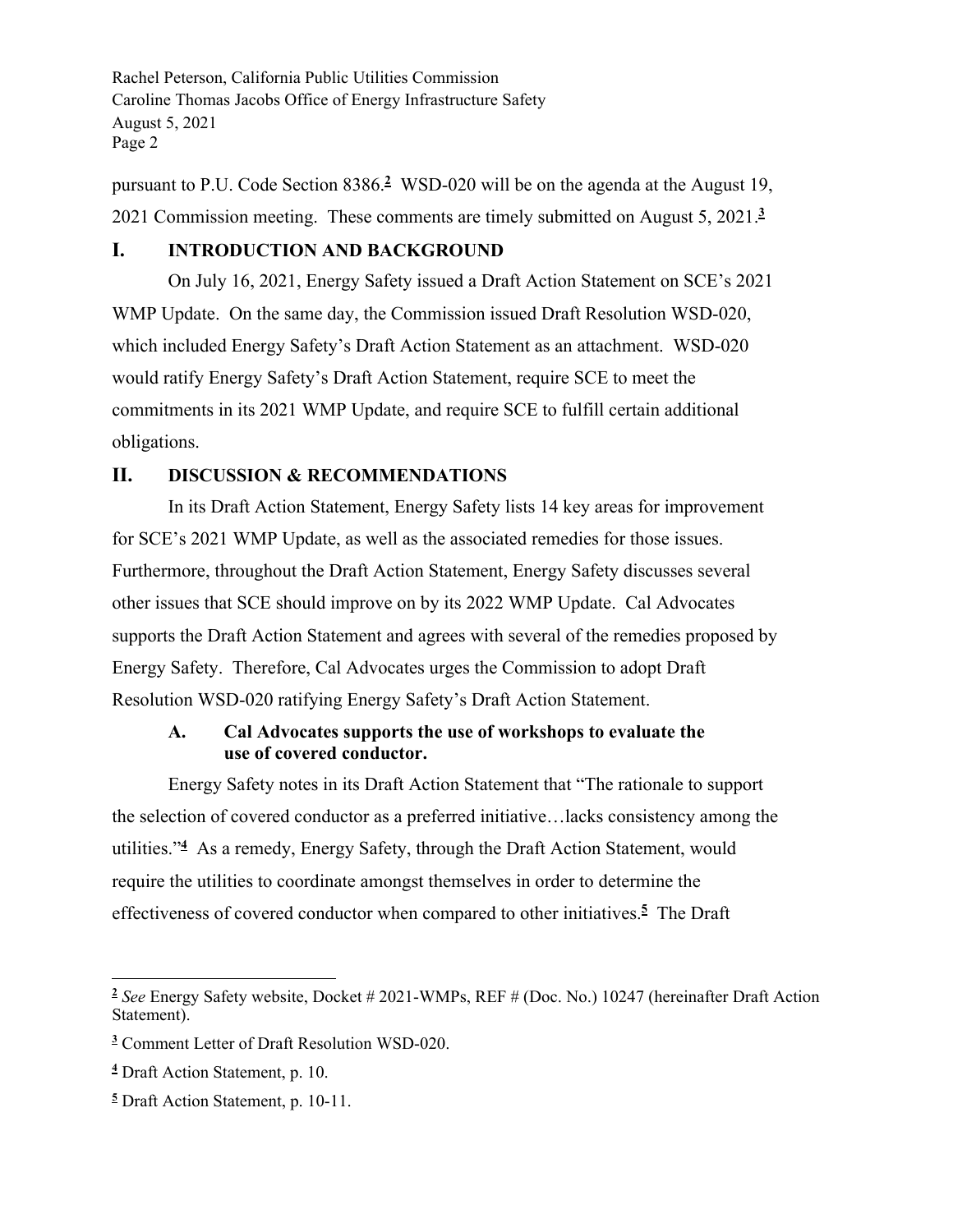Action Statement also requires SCE to evaluate the scope of its covered conductor deployment in the context of its updated Wildfire Risk Models.**<sup>6</sup>**

In Cal Advocates' comments on the SCE 2021 WMP Update and on SCE's Response to WSD's Revision Notification, we commented on the prioritization of SCE's covered conductor program. Cal Advocates stated that the deployment of covered conductor should be in alignment with the highest risk circuits.**<sup>7</sup>** Similarly, Cal Advocates noted in comments on the SCE response to the WSD's Revision Notification that technical workshops should be held to evaluate the efficacy of covered conductor deployment.**<sup>8</sup>** Cal Advocates supports Energy Safety's efforts to fully evaluate the use of overhead covered conductor, and how SCE's deployment of covered conductor compares to the other utilities.

## **B. Cal Advocates supports Energy Safety's requirement for SCE to coordinate with other utilities to develop a more consistent approach to creating risk models.**

In its Draft Action Statement, Energy Safety states that the utilities do not have a consistent approach to wildfire risk models.**<sup>9</sup>** To remedy this issue, Energy Safety would require the utilities to collaborate in a working group to develop a more consistent approach to modeling wildfire risk. Cal Advocates supports imposing this requirement on SCE and the other utilities. In its own comments, Cal Advocates stated that Energy Safety should convene a series of technical working groups to examine risk modeling practices.**<sup>10</sup>** Reviewing utility risk models and any changes that the utilities make to their models prior to WMP filings will facilitate stakeholders' efficient review during the WMP review period.

**<sup>6</sup>** Draft Action Statement, pp. 11-12.

<sup>&</sup>lt;sup>7</sup> Comments of the Public Advocates Office on the 2021 Wildfire Mitigation Plan Updates of the Large Investor-Owned Utilities, March 29, 2021 (Cal Advocates Comments on 2021 WMP updates of Large IOUs), pp. 7-8.

**<sup>8</sup>** Comments of the Public Advocates Office on Southern California Edison Company's (SCE) June 3, 2021 Revision of its 2021 Wildfire Mitigation Plan Update, June 10, 2021, p. 6.

**<sup>9</sup>** Draft Action Statement, p. 10.

**<sup>10</sup>** Cal Advocates Comments on 2021 WMP updates of Large IOUs, p. 34.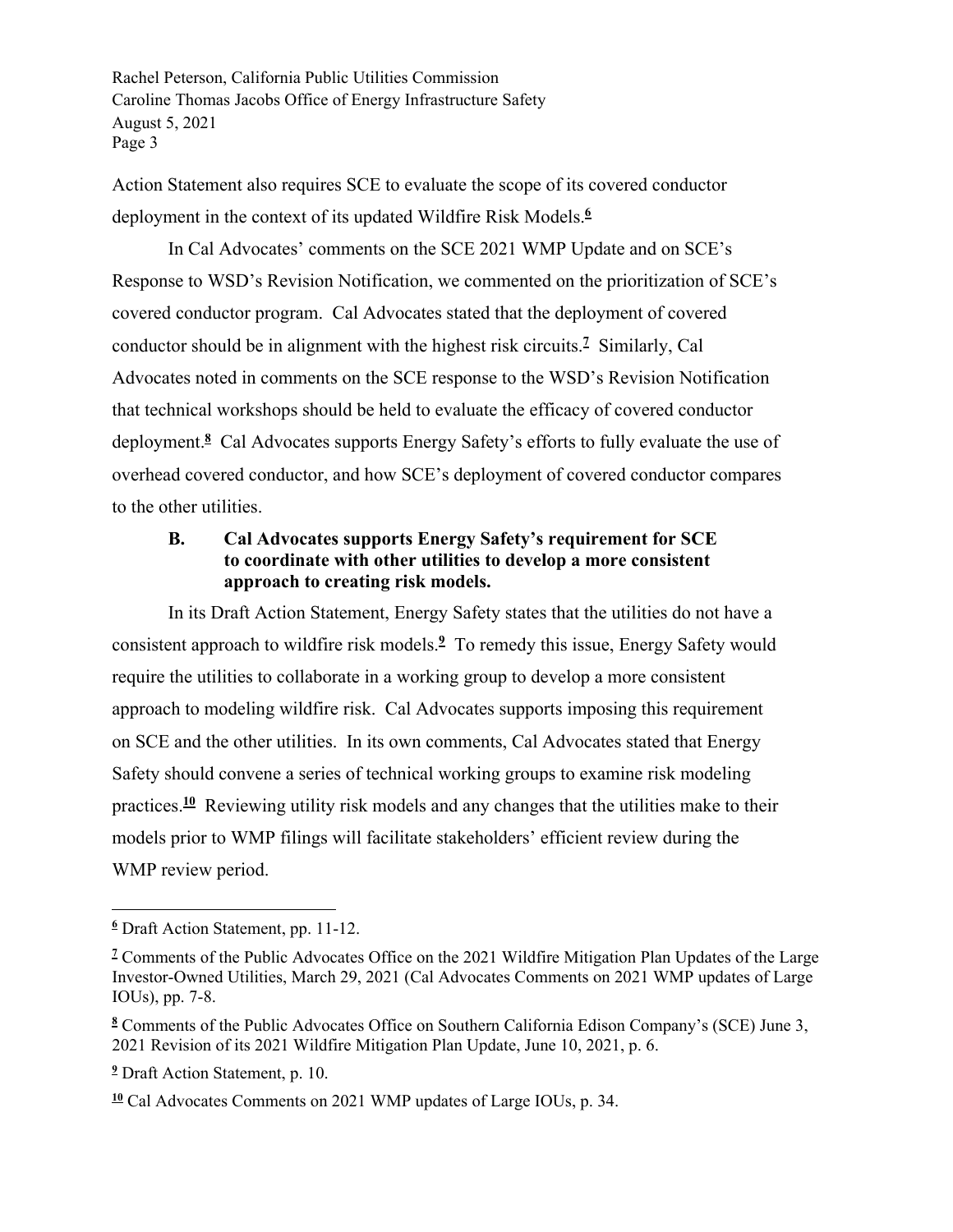# **C. Cal Advocates supports Energy Safety's requirement to develop a more consistent approach to Risk Spend Efficiency.**

Energy Safety notes that there is a lack of consistency among the utilities' Risk Spend Efficiency (RSE) estimates.<sup>11</sup> Cal Advocates agrees with Energy Safety's finding that RSE estimates between the different utilities should be comparable, especially when evaluated relative to other mitigations within a particular WMP. By holding technical workshops to address this issue, stakeholders would be better able to judge the cost effectiveness of WMP initiatives with an understanding of how the initiatives of one utility compare to its peers. Just as importantly, having a more transparent and consistent approach to RSE would allow the utilities to better determine how the risk portfolios of other utilities compare to their own and determine what the causes of any differences in RSE estimates might be.

## **D. Cal Advocates supports Energy Safety's findings on additional issues.**

Beyond the issues noted above, Energy Safety lists several issues throughout its Draft Action Statement that align with Cal Advocates' earlier comments on SCE's 2021 WMP Update.<sup>12</sup> Specifically, Cal Advocates supports the following remedies from Energy Safety:

- 1) SCE must provide RSE estimates for PSPS-related activities.
- 2) SCE must develop a means to collect accurate C-hook information and a plan to properly prioritize C-hook replacements.
- 3) SCE must evaluate the broader application of drone inspections.
- 4) SCE must address the issues that prevented completion of pole-loading inspections.

# **III. CONCLUSION**

Cal Advocates respectfully requests that the Commission adopt the recommendations contained herein.

**<sup>11</sup>** Draft Action Statement, pp. 9-10.

**<sup>12</sup>** *See generally* Cal Advocates Comments on 2021 WMP updates of Large IOUs, pp. 7-13.